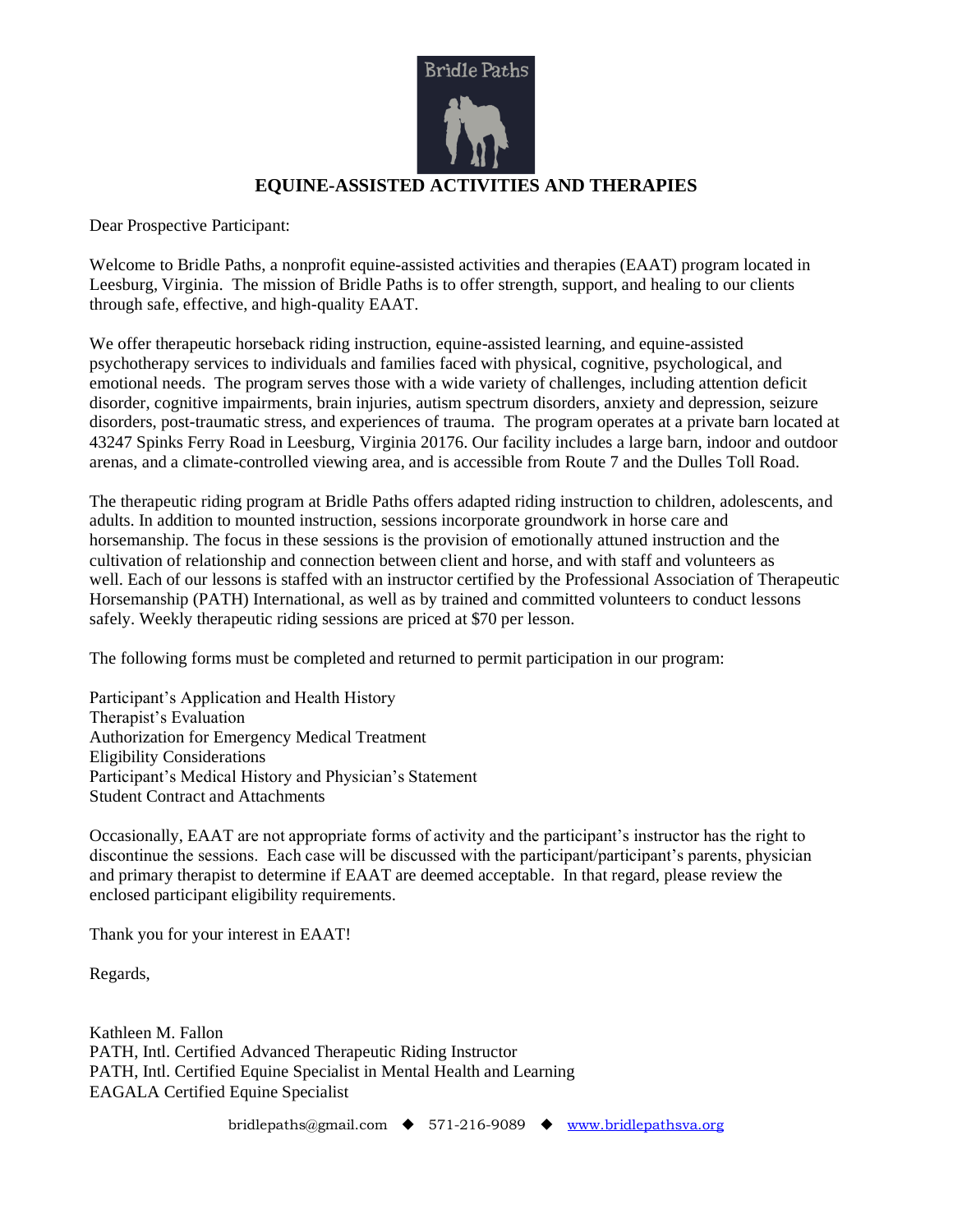

# **PARTICIPANT ELIGIBILITY REQUIREMENTS**

- 1. This program recognizes the inherent risks involved in equine-related activities, and each participant will be assessed using a risk/benefit analysis. Prior to placement in the program, the instructor will review the client's medical forms and consult with parent/guardian/medical personnel regarding any precautions or contraindications.
- 2. Considerations that will determine an individual's eligibility to participate in equine-related activities provided by this program will be based on the following:
	- Age No client under the age of two will be accepted. Children between the ages of 2 and 5 will be considered for the program after thorough examination of medical records and consultation with parents/guardians, and will depend upon the availability of suitable staff and equines.
	- Cognitive/Behavioral Characteristics For safety reasons, individuals with extreme behavioral problems that result in danger to themselves, equines, volunteers, or staff will be unable to participate in the program.
	- Height and Weight Larger participants present an increased safety risk during mounting and during riding activities. The program can only accept clients who can be safely and humanely carried by program equines, and safely supported by staff and volunteers. NARHA guidelines, which provide that a horse should not carry more than 20 percent of his weight, will be adhered to.
	- Mobility and Alignment Sufficient mobility of the hips and spine is necessary to accommodate to the size and movement of the equine, and to allow the participant to be positioned appropriately on the horse. The program will assess each participant to ensure that her or she is able to receive the benefit of the equine's movement through proper positioning and adaptive equipment. However, if the horse's movement continues to cause poor alignment and increased stiffness within the participant, discharge should be considered.
	- Environmental Considerations The program reserves the right to cancel or modify lessons if environmental considerations negatively impact the client's safety/welfare. These considerations include: temperature, wind, barometric pressure, and allergens.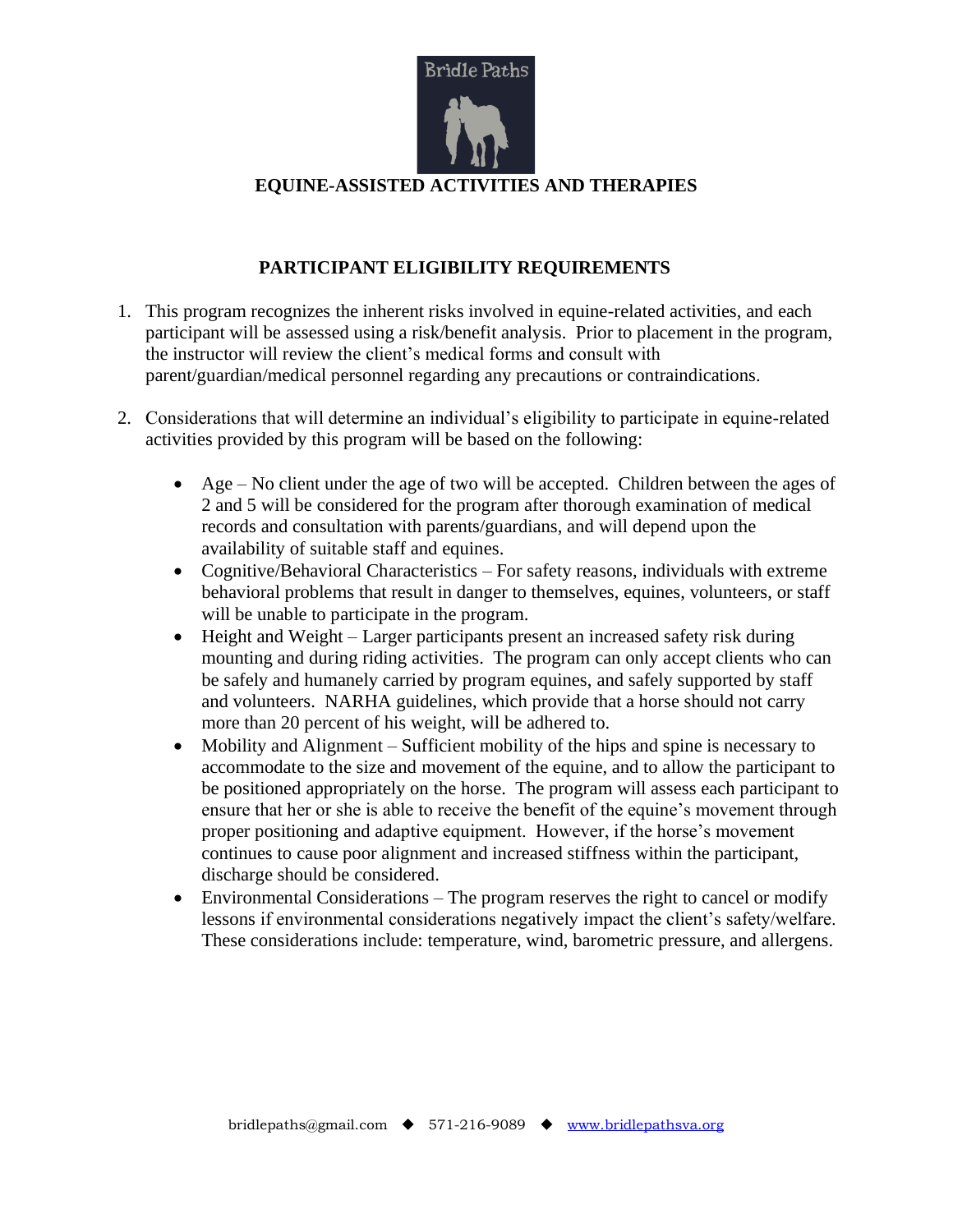

# **ELIGIBILITY CONSIDERATIONS**

Date:\_\_\_\_\_\_\_\_\_\_\_\_\_\_\_\_\_\_\_\_\_\_\_\_\_\_\_\_\_\_\_\_\_\_\_

Dear Health Care Provider:

Your patient, \_\_\_\_\_\_\_\_\_\_\_\_\_\_\_\_\_\_\_\_\_\_\_\_\_\_\_\_\_\_\_\_\_\_\_\_\_\_\_\_\_\_\_\_\_\_ (participant's name), is interested in participating in supervised equine activities.

In order to safely provide this service, our center requests that you complete/update the attached Medical History and Physician's Statement Form. Please note that the following conditions may suggest precautions and/or contraindications to equine activities. Therefore, when completing this form, please note whether these conditions are present, and if so, to what degree.

#### **ORTHOPEDIC**

Atlantoaxial Instability – include neurological symptoms Coxa Arthrosis Cranial Deficits Heterotopic Ossification/Myositis Ossificans Joint subluxation/dislocation **Osteoporosis** Pathologic Fractures Spinal Fusion/Fixation Spinal Instability/Abnormalities

#### **NEUROLOGIC**

Hydrocephalus/Shunt Seizure Spina Bifida/Chiari II malformation/Tethered Cord/Hydromyelia

#### **OTHER**

 $Age - under 4 years$ Indwelling Catheters Medications, *i.e*. photosensitivity Poor Endurance Skin Breakdown

#### **MEDICAL/PSYCHOLOGICAL**

Allergies Animal Abuse Physical/Sexual/Emotional Abuse Blood Pressure Control Dangerous to Self or Others Exacerbation of Medical Conditions Fire Setting Heart Conditions Hemophilia Medical Instability Migraines PVD Respiratory Compromise Recent Surgeries Substance Abuse Thought Control Disorder Weight Control Disorder

Thank you very much for your assistance. If you have any questions or concerns regarding this individual's participation in equine activities, please feel free to contact the center at the address/phone indicated below.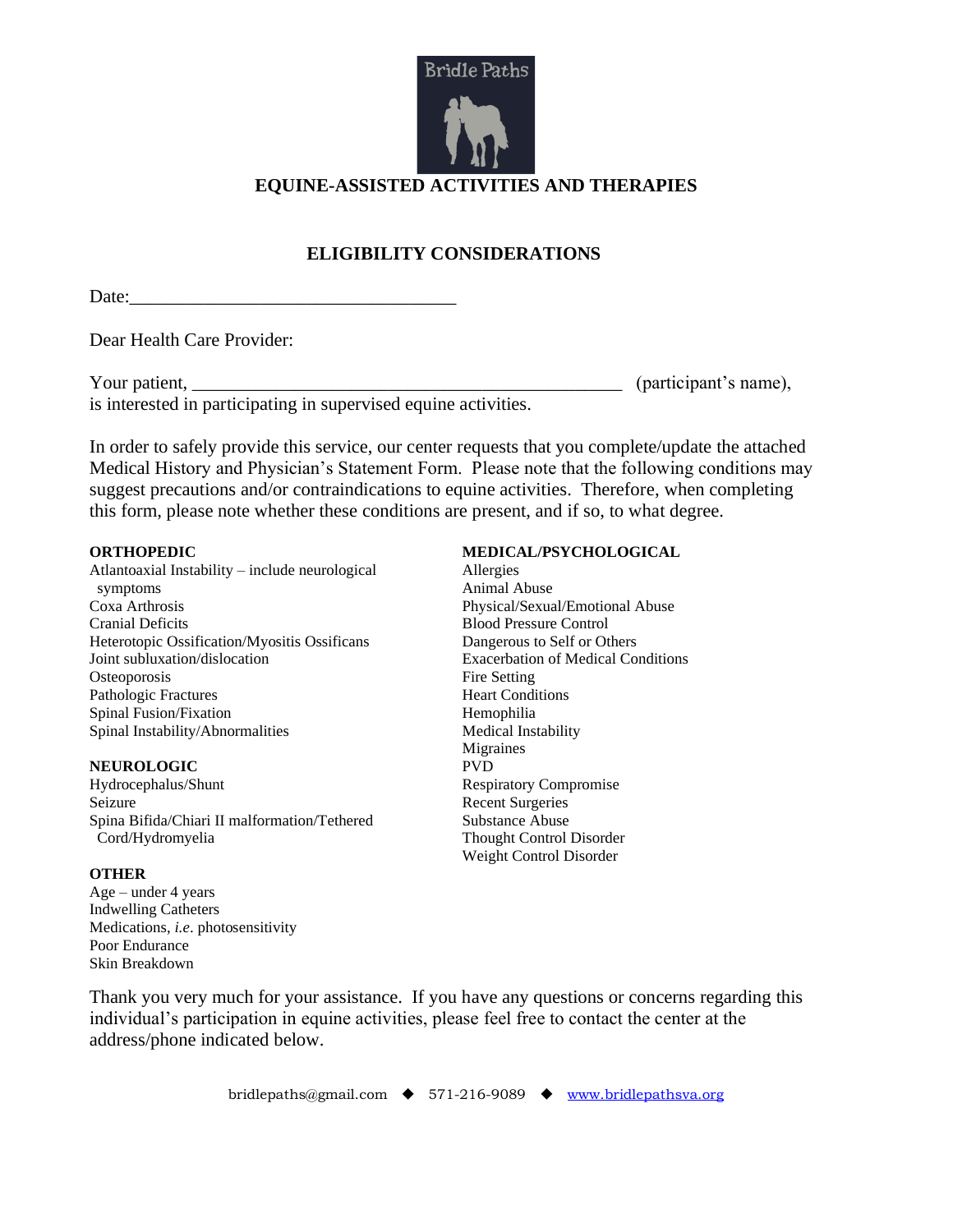

# **PARTICIPANT'S APPLICATION AND HEALTH HISTORY**

| <b>GENERAL INFORMATION:</b> |     |    |  |                 |  |  |  |
|-----------------------------|-----|----|--|-----------------|--|--|--|
|                             |     |    |  |                 |  |  |  |
|                             |     |    |  |                 |  |  |  |
|                             |     |    |  |                 |  |  |  |
|                             |     |    |  |                 |  |  |  |
|                             |     |    |  |                 |  |  |  |
|                             |     |    |  |                 |  |  |  |
|                             |     |    |  |                 |  |  |  |
|                             |     |    |  |                 |  |  |  |
|                             |     |    |  |                 |  |  |  |
|                             |     |    |  |                 |  |  |  |
| Referral Source:            |     |    |  |                 |  |  |  |
|                             |     |    |  |                 |  |  |  |
|                             |     |    |  |                 |  |  |  |
| <b>HEALTH HISTORY:</b>      |     |    |  |                 |  |  |  |
| Diagnosis:                  |     |    |  |                 |  |  |  |
| Tetanus Shot: Y[ ] N[ ]     |     |    |  |                 |  |  |  |
|                             | YES | NO |  | <b>COMMENTS</b> |  |  |  |
| Vision                      |     |    |  |                 |  |  |  |
| Hearing                     |     |    |  |                 |  |  |  |
| Sensation                   |     |    |  |                 |  |  |  |
| Communication               |     |    |  |                 |  |  |  |
| Heart                       |     |    |  |                 |  |  |  |
| <b>Breathing</b>            |     |    |  |                 |  |  |  |
| <b>Digestion</b>            |     |    |  |                 |  |  |  |
| Elimination                 |     |    |  |                 |  |  |  |
| <i>Circulation</i>          |     |    |  |                 |  |  |  |
| Emotional/Mental Health     |     |    |  |                 |  |  |  |
| Behavioral                  |     |    |  |                 |  |  |  |
| Pain                        |     |    |  |                 |  |  |  |
| <b>Bone/Joint</b>           |     |    |  |                 |  |  |  |
| Muscular                    |     |    |  |                 |  |  |  |
| Thinking/Cognition          |     |    |  |                 |  |  |  |
| Allergies                   |     |    |  |                 |  |  |  |

(continued on following page)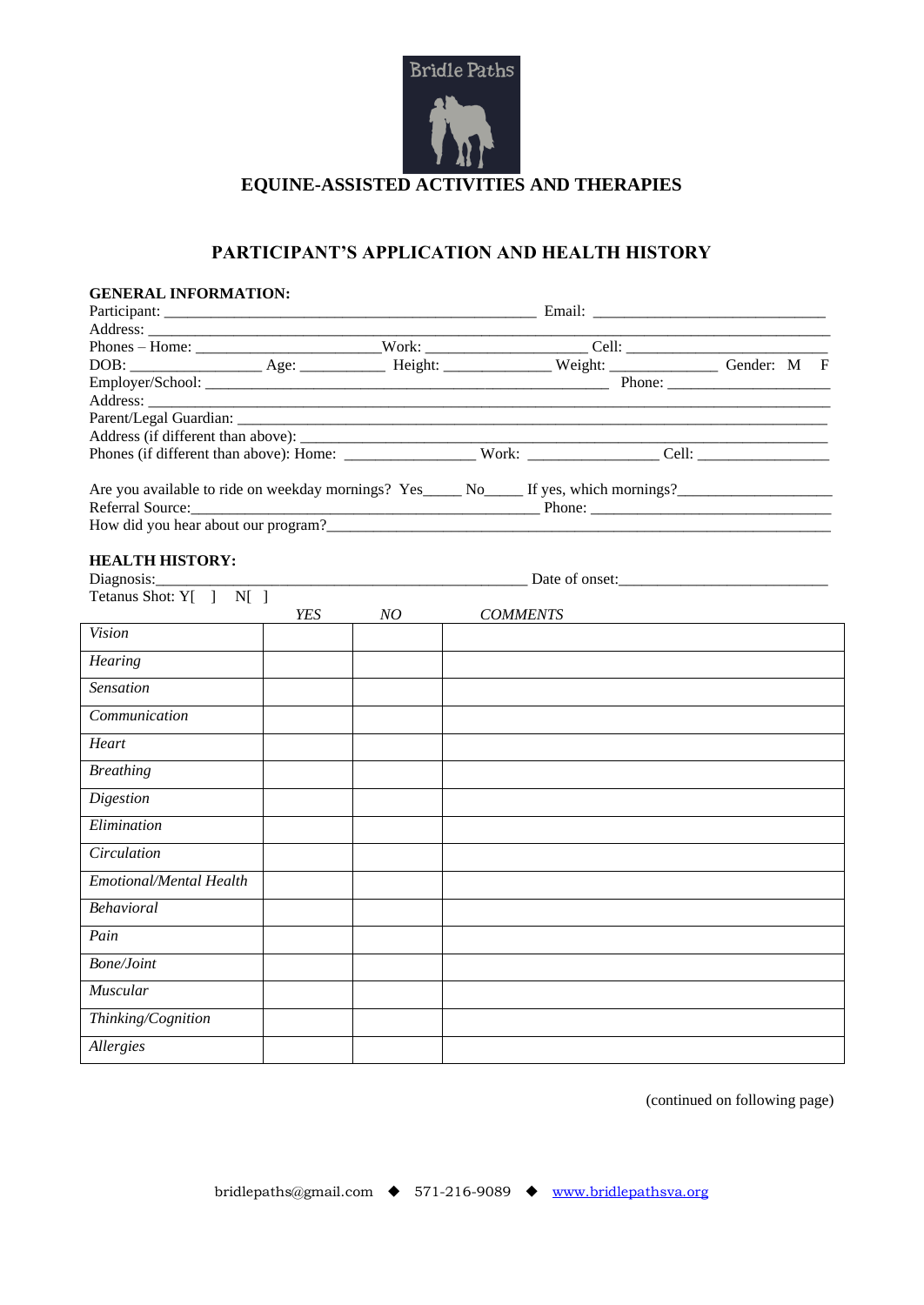

MEDICATIONS (include prescription, over-the-counter: name, dose & frequency):

Describe your abilities/difficulties in the following areas (include assistance required or equipment needed): PHYSICAL FUNCTION (i.e., mobility skills such as transfers, walking, wheelchair use, driving/bus riding):

PSYCHO/SOCIAL FUNCTION (i.e., work/school including grade completed, leisure interests, relationships-family structure, support systems, companion animals, fear/concerns, etc.)

GOALS (i.e., Why are you applying for participation? What would you like to accomplish?)

**OTHER INFORMATION:** 

bridlepaths@gmail.com ◆ 571-216-9089 ◆ www.bridlepathsva.org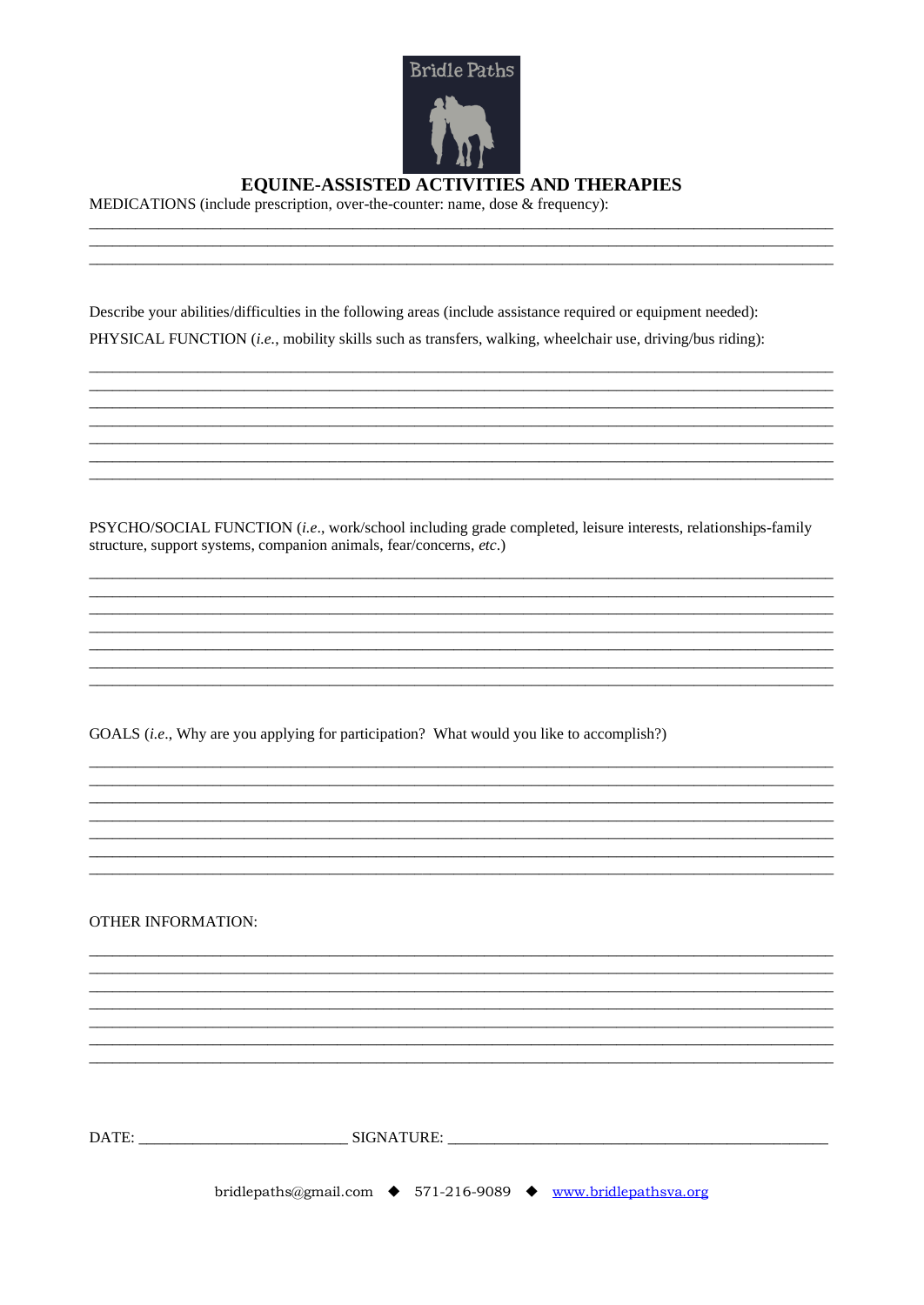

# **THERAPIST'S EVALUATION**

| Date: $\_\_$                                                                                                                                                             |                                                                                                                                                                       |
|--------------------------------------------------------------------------------------------------------------------------------------------------------------------------|-----------------------------------------------------------------------------------------------------------------------------------------------------------------------|
|                                                                                                                                                                          |                                                                                                                                                                       |
|                                                                                                                                                                          |                                                                                                                                                                       |
|                                                                                                                                                                          |                                                                                                                                                                       |
|                                                                                                                                                                          |                                                                                                                                                                       |
|                                                                                                                                                                          |                                                                                                                                                                       |
|                                                                                                                                                                          |                                                                                                                                                                       |
| $\bullet$<br>$\bullet$<br>Frustration Tolerance: Poor ______ Fair ______ Good ______<br>$\bullet$<br>Problem Solving: Poor _______ Fair _______ Good ______<br>$\bullet$ | Follows Commands: I Step _____ II Step _____ III Step _____ Complex: _____<br>Attends to task: Poor (0-1 min.) _______ Fair (1-5 min.) ________ Avg. (5 min.) _______ |
| 7. Visual/Perceptual (Intact vs. Impaired):<br>$\bullet$<br>٠<br>$\bullet$<br>٠<br>$\bullet$<br>٠                                                                        |                                                                                                                                                                       |
| 8.<br>Mobility:<br>٠<br>$\bullet$<br>Independent Ambulator: ________<br>$\bullet$                                                                                        | Adaptive Device: Amount of assist to transfer:                                                                                                                        |
| Social Skills (Group): Parallel _________________ Interactive __________________<br>9.                                                                                   |                                                                                                                                                                       |
| Dominance:<br>10.                                                                                                                                                        |                                                                                                                                                                       |
| Gross Motor (Poor, Fair, Good):<br>11.<br>$\bullet$<br>$\bullet$                                                                                                         |                                                                                                                                                                       |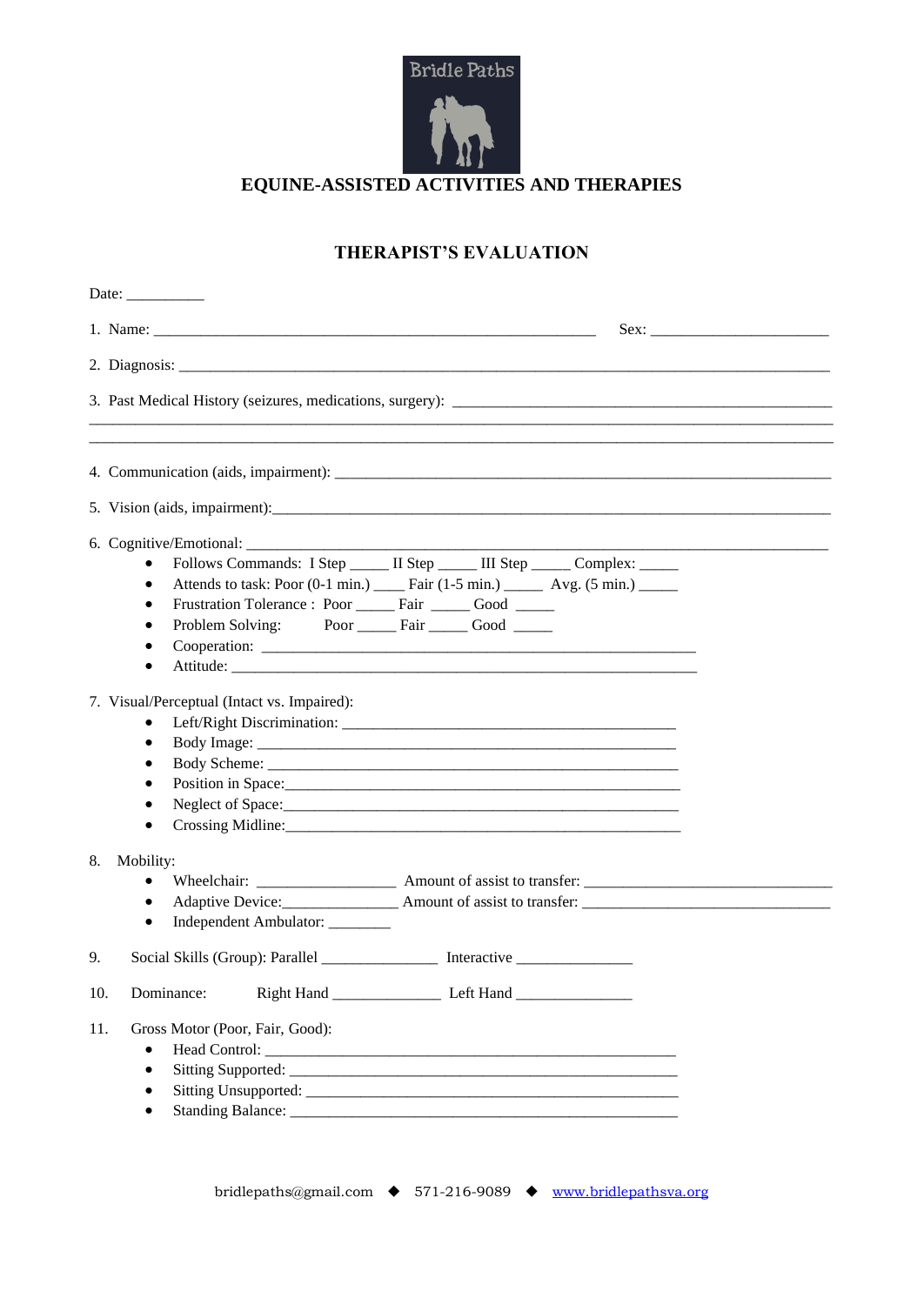

| 12. Gross Muscle Tone:       | LUE | LLE | <b>RUE</b> | <b>RLE</b> |
|------------------------------|-----|-----|------------|------------|
| Increased Tone:<br>$\bullet$ |     |     |            |            |
| Decreased Tone:<br>$\bullet$ |     |     |            |            |
| Mixed:<br>$\bullet$          |     |     |            |            |
| Normal:<br>$\bullet$         |     |     |            |            |
| Comments:                    |     |     |            |            |

13. Range of Motion (List any gross limitations that we should be aware of):

- $\bullet$
- 
- $LUE:$  $\bullet$
- LLE:  $\bullet$

14. Sensibility (List any gross impairments that may interfere with safety of rider):

- RUE: No. 1994  $\bullet$
- $\bullet$
- $\bullet$
- $\bullet$  $LLE:$

Abnormal Reflexes (List and describe successful inhibitory patterns. Also note if reflex is obligatory.): 15.

16. Spinal Instability, Joint Subluxations, etc. (List any spinal instability, joint subluxations, or other conditions 

<u> 1989 - Jan James James James James James James James James James James James James James James James James J</u>

<u> 1989 - Jan James James James James James James James James James James James James James James James James J</u>

17. Goals:

- 
- 
- $\bullet$

Person(s) completing evaluation: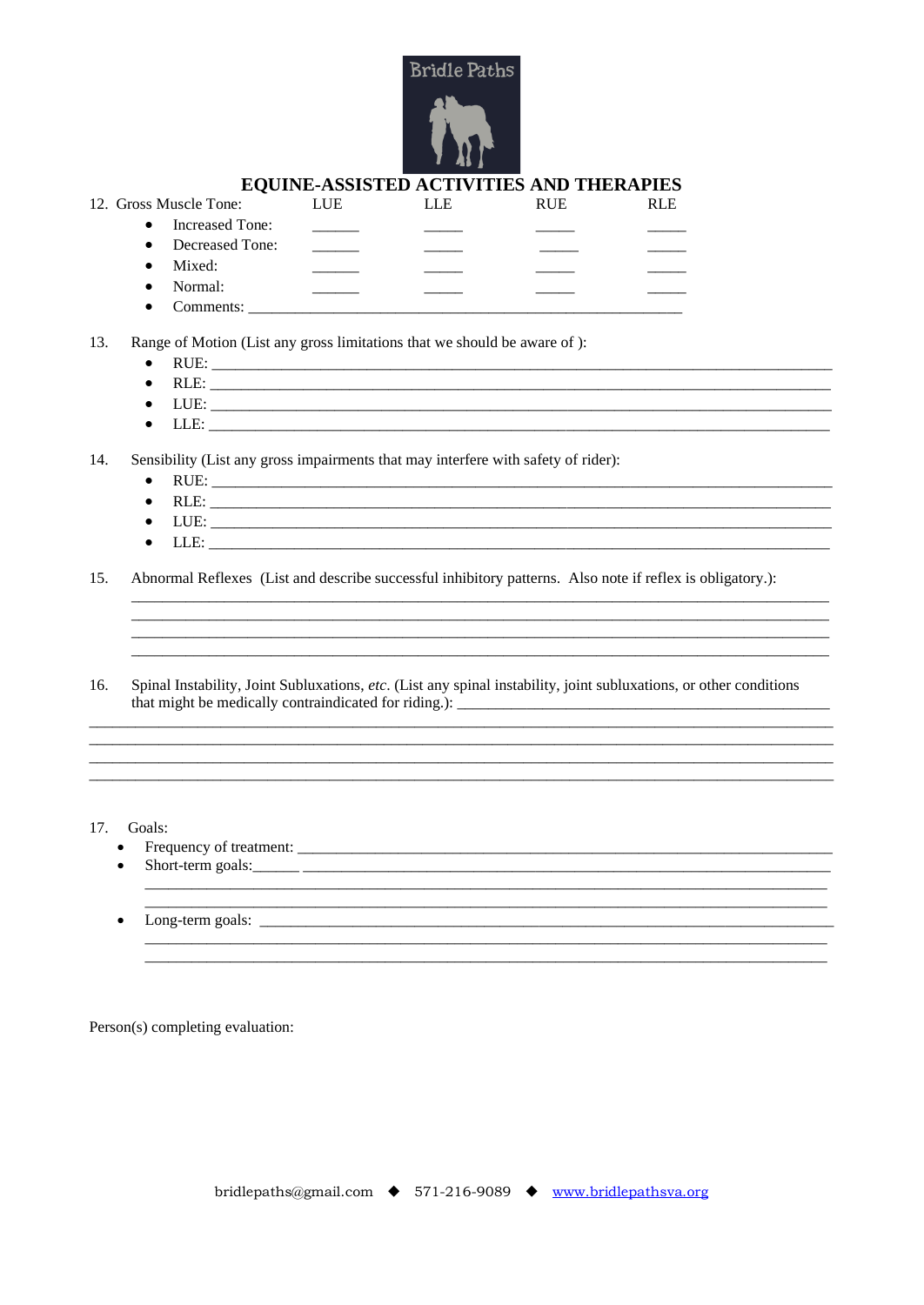

### **AUTHORIZATION FOR EMERGENCY MEDICAL TREATMENT FORM**

Current Medications:

( ) Participant ( ) Staff/Volunteer

|                       |                             | DOB:  |  |  |
|-----------------------|-----------------------------|-------|--|--|
| Address:              |                             |       |  |  |
| $Phone(s)$ Home:      | Work:                       | Cell: |  |  |
|                       | Preferred Medical Facility: |       |  |  |
| Health Insurance Co.: | Policy #                    |       |  |  |

### **IN THE EVENT OF AN EMERGENCY, CONTACT:**

Allergies to Medications:

| Name: | Relation: | Phone: |
|-------|-----------|--------|
| Name: | Relation: | Phone: |
| Name: | Relation: | Phone: |

In case emergency medical aid/treatment is required due to illness or injury during the process of receiving services, or while on the property of the agency, I authorize the program to:

- 1. Secure and retain medical treatment and transportation, if needed.
- 2. Release client records, upon request, to the authorized individual or agency involved in the emergency treatment.

#### **CONSENT PLAN:**

This authorization includes x-ray(s), surgery, hospitalization, medication and any treatment procedure deemed "life-saving" by the physician. This provision will only be invoked if the person(s) above is (are) unable to be reached.

Signature: \_\_\_\_\_\_\_\_\_\_\_\_\_\_\_\_\_\_\_\_\_\_\_\_\_\_\_\_\_\_\_\_\_\_\_\_\_\_\_\_\_\_\_\_\_ Date: \_\_\_\_\_\_\_\_\_\_\_\_\_\_\_\_\_

Participant (if over 18) or Parent or Legal Guardian

### **NON-CONSENT PLAN:**

I *do not* give consent for emergency medical aid/treatment in the case of illness or injury during the process of receiving services or while being on the property of the agency. In the event emergency aid/treatment is required, I wish the following procedures to take place:

\_\_\_\_\_\_\_\_\_\_\_\_\_\_\_\_\_\_\_\_\_\_\_\_\_\_\_\_\_\_\_\_\_\_\_\_\_\_\_\_\_\_\_\_\_\_\_\_\_\_\_\_\_\_\_\_\_\_\_\_\_\_\_\_\_\_\_\_\_\_\_\_\_\_\_\_\_\_\_\_ \_\_\_\_\_\_\_\_\_\_\_\_\_\_\_\_\_\_\_\_\_\_\_\_\_\_\_\_\_\_\_\_\_\_\_\_\_\_\_\_\_\_\_\_\_\_\_\_\_\_\_\_\_\_\_\_\_\_\_\_\_\_\_\_\_\_\_\_\_\_\_\_\_\_\_\_\_\_\_\_ \_\_\_\_\_\_\_\_\_\_\_\_\_\_\_\_\_\_\_\_\_\_\_\_\_\_\_\_\_\_\_\_\_\_\_\_\_\_\_\_\_\_\_\_\_\_\_\_\_\_\_\_\_\_\_\_\_\_\_\_\_\_\_\_\_\_\_\_\_\_\_\_\_\_\_\_\_\_\_\_

Signature: \_\_\_\_\_\_\_\_\_\_\_\_\_\_\_\_\_\_\_\_\_\_\_\_\_\_\_\_\_\_\_\_\_\_\_\_\_\_\_\_\_\_\_\_\_ Date: \_\_\_\_\_\_\_\_\_\_\_\_\_\_\_\_\_\_\_\_

Participant (if over 18) or Parent or Legal Guardian

bridlepaths@gmail.com ◆ 571-216-9089 ◆ [www.bridlepathsva.org](http://www.bridlepathsva.org/)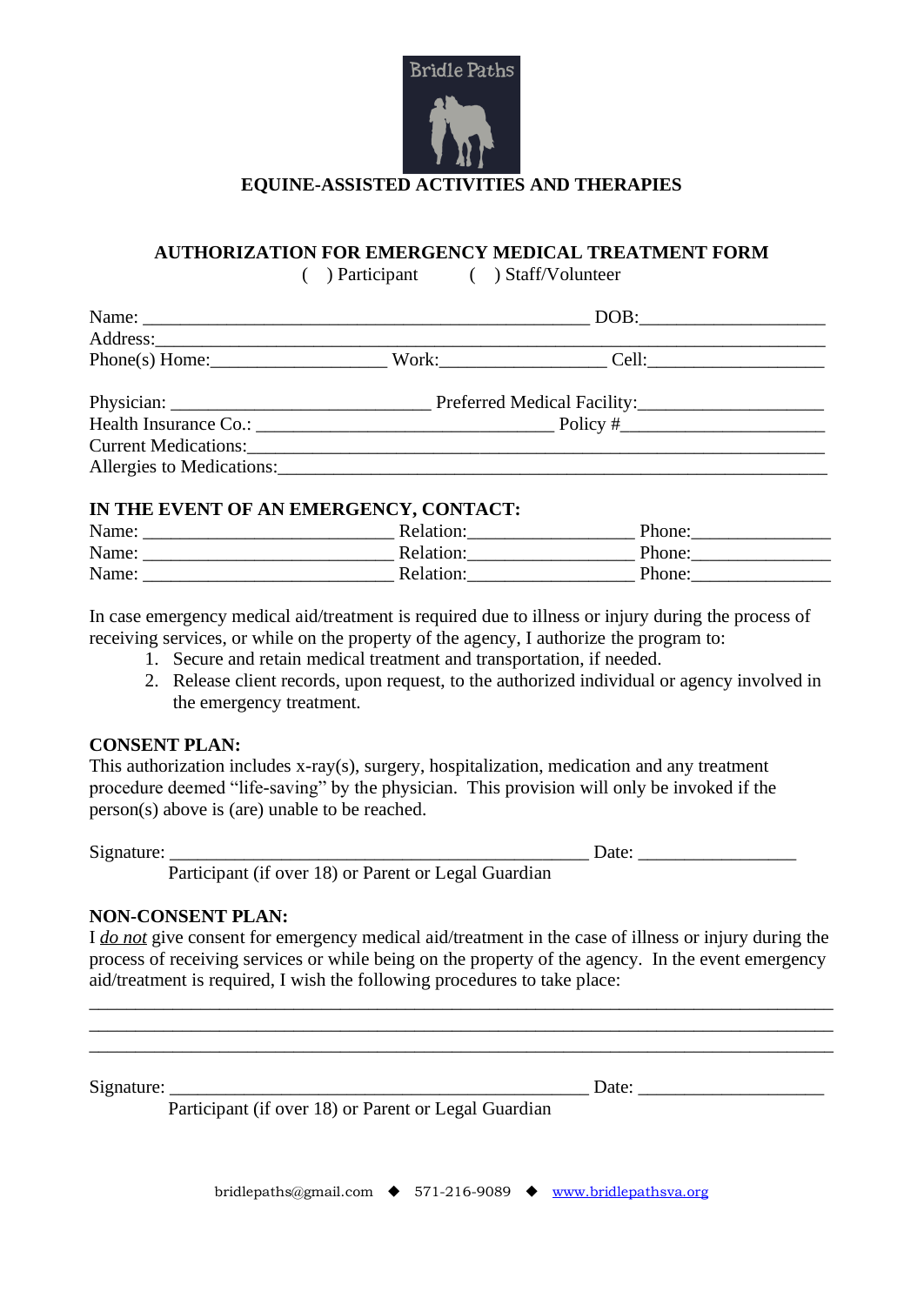

## **EQUINE-ASSISTED ACTIVITIES AND THERAPIES PARTICIPANT'S MEDICAL HISTORY AND PHYSICIAN'S STATEMENT**

| Diagnosis:                                                                                                                                                                                                                                                                                                                                                                                                                                                                            |     |    |                 |                                     |               |
|---------------------------------------------------------------------------------------------------------------------------------------------------------------------------------------------------------------------------------------------------------------------------------------------------------------------------------------------------------------------------------------------------------------------------------------------------------------------------------------|-----|----|-----------------|-------------------------------------|---------------|
|                                                                                                                                                                                                                                                                                                                                                                                                                                                                                       |     |    |                 |                                     |               |
|                                                                                                                                                                                                                                                                                                                                                                                                                                                                                       |     |    |                 |                                     |               |
|                                                                                                                                                                                                                                                                                                                                                                                                                                                                                       |     |    |                 |                                     |               |
| Special Precautions/Needs: Lease Contains and Contains a series of the contains and contains a series of the contains and contains a series of the contains and contains a series of the contains and contains a series of the                                                                                                                                                                                                                                                        |     |    |                 |                                     |               |
|                                                                                                                                                                                                                                                                                                                                                                                                                                                                                       |     |    |                 |                                     |               |
| Mobility: Independent Ambulation Y N Assisted Ambulation Y N Wheelchair: Y N<br><b>Braces/Assistive Devices:</b>                                                                                                                                                                                                                                                                                                                                                                      |     |    |                 |                                     |               |
| For those with Down Syndrome: AtlantoDens Interval X-rays, Date: ______________<br>Neurologic Symptoms of AtlantoAxial Instability: _ _____________________________                                                                                                                                                                                                                                                                                                                   |     |    |                 |                                     | Result: $+$ - |
| Please indicate current or past special needs in the following systems/areas, including surgeries:                                                                                                                                                                                                                                                                                                                                                                                    |     |    |                 |                                     |               |
|                                                                                                                                                                                                                                                                                                                                                                                                                                                                                       | YES | NO | <b>COMMENTS</b> |                                     |               |
| Auditory                                                                                                                                                                                                                                                                                                                                                                                                                                                                              |     |    |                 |                                     |               |
| Visual                                                                                                                                                                                                                                                                                                                                                                                                                                                                                |     |    |                 |                                     |               |
| <b>Tactile Sensation</b>                                                                                                                                                                                                                                                                                                                                                                                                                                                              |     |    |                 |                                     |               |
| Speech                                                                                                                                                                                                                                                                                                                                                                                                                                                                                |     |    |                 |                                     |               |
| Cardiac                                                                                                                                                                                                                                                                                                                                                                                                                                                                               |     |    |                 |                                     |               |
| Circulatory                                                                                                                                                                                                                                                                                                                                                                                                                                                                           |     |    |                 |                                     |               |
| Integumentary/Skin                                                                                                                                                                                                                                                                                                                                                                                                                                                                    |     |    |                 |                                     |               |
| <i>Immunity</i>                                                                                                                                                                                                                                                                                                                                                                                                                                                                       |     |    |                 |                                     |               |
| Pulmonary                                                                                                                                                                                                                                                                                                                                                                                                                                                                             |     |    |                 |                                     |               |
| Neurologic                                                                                                                                                                                                                                                                                                                                                                                                                                                                            |     |    |                 |                                     |               |
| Muscular                                                                                                                                                                                                                                                                                                                                                                                                                                                                              |     |    |                 |                                     |               |
| <b>Balance</b>                                                                                                                                                                                                                                                                                                                                                                                                                                                                        |     |    |                 |                                     |               |
| Orthopedic                                                                                                                                                                                                                                                                                                                                                                                                                                                                            |     |    |                 |                                     |               |
| <b>Allergies</b>                                                                                                                                                                                                                                                                                                                                                                                                                                                                      |     |    |                 |                                     |               |
| <b>Learning Disabilities</b>                                                                                                                                                                                                                                                                                                                                                                                                                                                          |     |    |                 |                                     |               |
| Cognitive                                                                                                                                                                                                                                                                                                                                                                                                                                                                             |     |    |                 |                                     |               |
| Emotional/Psychological                                                                                                                                                                                                                                                                                                                                                                                                                                                               |     |    |                 |                                     |               |
| Pain                                                                                                                                                                                                                                                                                                                                                                                                                                                                                  |     |    |                 |                                     |               |
| Other                                                                                                                                                                                                                                                                                                                                                                                                                                                                                 |     |    |                 |                                     |               |
| To my knowledge, there is no reason why this person cannot participate in supervised equestrian activities. However, I understand<br>that the NARHA center will weigh the medical information above against the existing precautions and contraindications. I concur<br>with a review of this person's abilities/limitations by a licensed/credentialed health professional (e.g., PT, OT, SLP, Psychologist,<br>etc.) in the implementation of an effective equine activity program. |     |    |                 |                                     |               |
|                                                                                                                                                                                                                                                                                                                                                                                                                                                                                       |     |    |                 | $M$ D DO NP PA Other: $\frac{1}{2}$ |               |
|                                                                                                                                                                                                                                                                                                                                                                                                                                                                                       |     |    |                 |                                     |               |
| Address: <u>Note</u> 2008. The second state of the second state and state and state and state and state and state and state and state and state and state and state and state and state and state and state and state and state and                                                                                                                                                                                                                                                   |     |    |                 |                                     |               |
|                                                                                                                                                                                                                                                                                                                                                                                                                                                                                       |     |    |                 |                                     |               |